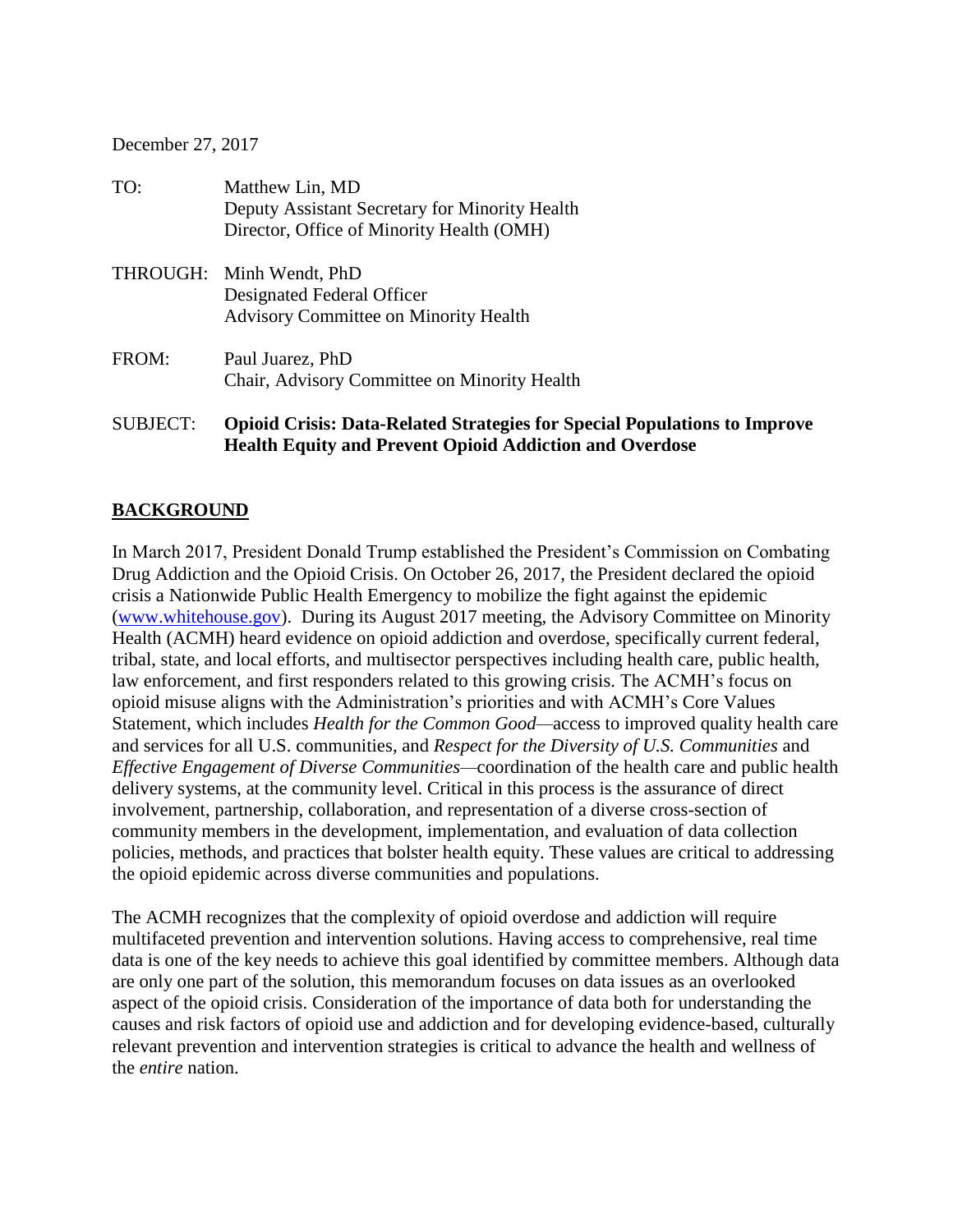### **BARRIERS TO EFFECTIVE DATA COLLECTION**

A number of barriers to effective data collection efforts on opioid misuse and addiction were identified:

- lack of real-time, comprehensive, and standardized, surveillance, administrative, and treatment data;
- lack of systematic national standards for collecting and reporting data on opioid use; insufficient disaggregation of data;
- limited accessibility to data; lack of availability of user-friendly tools to utilize, visualize, and analyze relevant data;
- insufficient methods for collecting data on personal strengths and resiliency and community and cultural protective factors; and
- insufficient efforts to collect data on the needs of racial/ethnic minority and tribal populations. $1,2,3$

Accordingly, the ACMH is communicating our recommendations related to: data collection, translation, and dissemination as well as the need for adequate, meaningful engagement of racial, ethnic, and tribal populations in discussions about data to ensure that the validity of research, quality of treatment, and experiences of diverse communities are adequately addressed.

## **STATE OF THE CRISIS**

The opioid crisis has worsened in recent years. In 2011, more than 366,000 people were treated in emergency departments for misusing prescription opioids – an over two-fold increase since 2005.<sup>4,5</sup> In 2014, almost 2 million Americans abused or were dependent on prescription opioids.<sup>6</sup> Additionally, as many as 25% of people who receive prescription opioids for non-cancer pain in primary care settings struggle with addiction.<sup>7</sup> The potential for fatal overdose distinguishes opioids from other drugs.<sup>8,9</sup> In 2015, more than 33,000 deaths were attributed to opioid overdose. More than 60% of drug overdoses involve opioids and nearly half of all opioid deaths are due to prescriptions. The recent surge in illicit opioid overdoses also has been driven by heroin and illegally-made drugs, such as fentanyl.<sup>5,10</sup>

The face of the opioid epidemic also is evolving. While the epidemic started in rural America, data from the 2015 National Survey on Drug Use and Health show that opioid misuse and addiction are now as prevalent in urban and suburban areas.<sup>11</sup> A recent U.S. Department of Health and Human Services (HHS) study found that the proportion of the population using prescription opioids is similar across large metropolitan (36.0%), small metropolitan (40.1%), and non-metropolitan (39.9%) areas.<sup>12</sup> Overdose is also a leading cause of death for individuals returning to the community from prison, who disproportionately are African Americans and Latinos.<sup>13,14</sup> American Indian/Alaska Native populations also have been disproportionately impacted compared to other communities (e.g., in terms of heroin use).<sup>14,15</sup>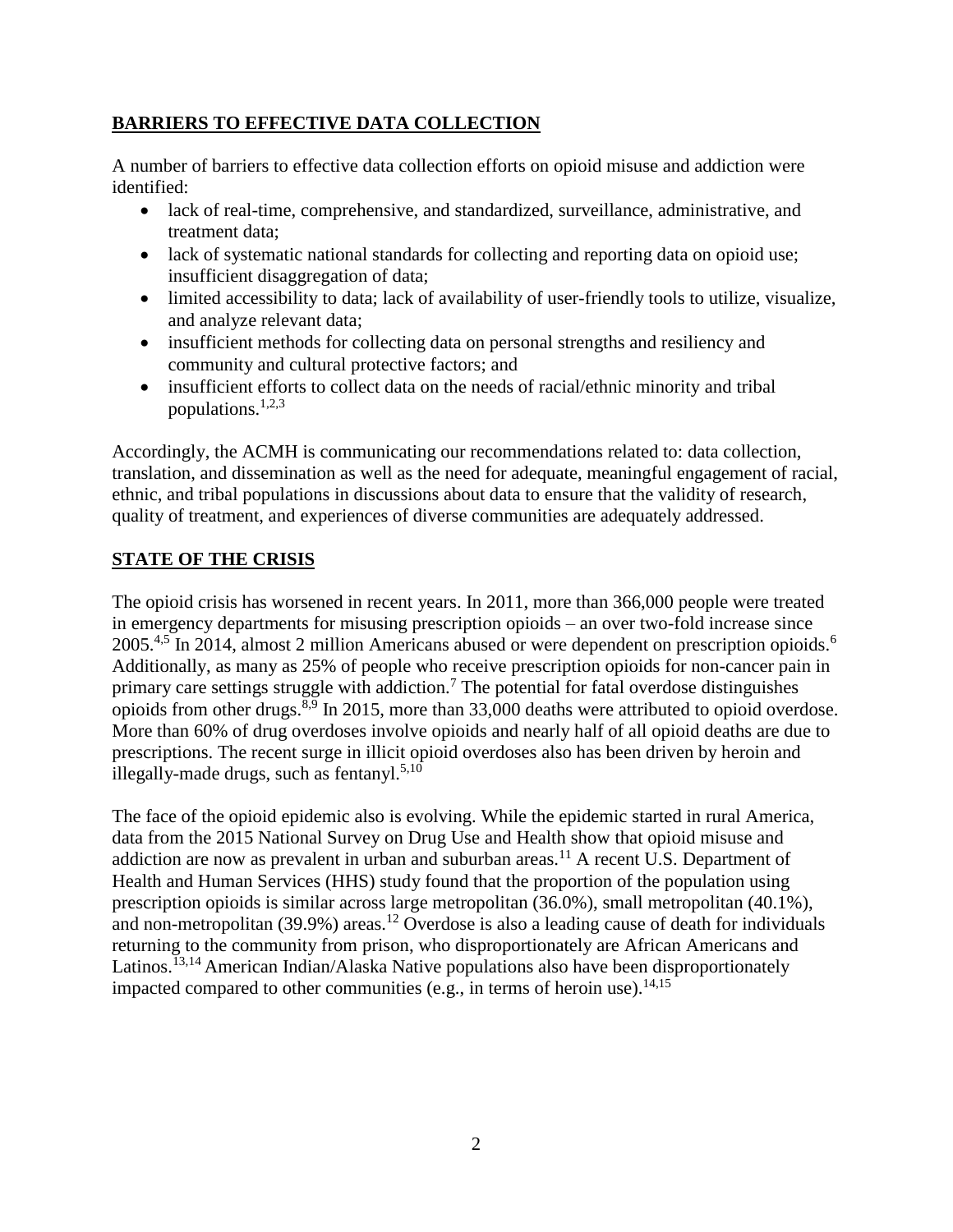### **FEDERAL, STATE, LOCAL, AND TRIBAL EFFORTS**

At the August 2017 ACMH meeting, a number of current federal, tribal, state, and local efforts to combat the opioid crisis were presented. Consistent with the Secretary's five priorities for addressing the opioid epidemic, Substance Abuse and Mental Health Services Administration (SAMHSA) officials described the agency's substance use disorder continuum of care model as comprised of prevention, risk reduction, recovery management, and recovery maintenance. SAMHSA also described its support of efforts to increase our understanding of the opioid epidemic through improving public health surveillance, improving access to treatment and recovery services, promoting the use of overdose-reversing drugs, supporting cutting-edge research on pain and addiction, and advancing practices for pain management.<sup>14</sup>

SAMHSA officials reported that the majority of people facing opioid addiction do not receive treatment, particularly evidence-based treatment. Furthermore, SAMHSA reported that the risk of death from substance use disorder is higher among populations that experience health disparities and mental illness, and that the rates of admission to treatment programs among racial and ethnic minority populations have not changed significantly in a decade.

At the state level, the National Governors Association (NGA) reported that it has developed an opioid compact that was signed by 46 governors in July 2016 and nine newly-elected governors in 2017. NGA also reported that it conducts policy academies on prescription drug abuse reduction and learning labs to assist states in addressing the epidemic. In July 2016, NGA released its Opioid Road Map *(Finding Solutions to the Prescription Opioid and Heroin Crisis: A Road Map for States)*. The road map identified major factors driving the epidemic (wider availability of prescription opioids, lack of access to treatment for addiction, changing economics brought about by an increased supply, and lower costs of heroin and fentanyl). The report highlighted the need for coordinated health, health care, and health services strategies for prevention, early identification, treatment and recovery, and public safety strategies for reducing the supply of illicit opioids. $15$ 

Locally, governments are employing multi-pronged, multi-sector strategies to address the opioid epidemic. For instance, Washington, DC officials described a four-pronged, multi-agency approach that they are using which includes emergency responders (e.g., use of Narcan); public health (e.g., review of data, trends, and strategies); testing (e.g., investigation of opioid overdose deaths); and criminal justice (e.g., investigation of fentanyl).<sup>5</sup>

Meanwhile, tribal governments, through the National Congress of American Indians, have called on all federal agencies, including the Department of Interior (DOI), HHS, Department of Justice (DOJ), and SAMHSA to increase resources such as funding and support services to advance education, prevention, treatment, services, and public safety programs designed to address heroin and opioid abuse and addiction within Indian Country.

#### **IDENTIFIED NEEDS**

The efforts to address the opioid crisis reveal some common needs across all communities in general, and racial and ethnic minority populations specifically. Overprescribing was the catalyst for the current opioid epidemic and remains the leading cause of opioid deaths. Hence, critical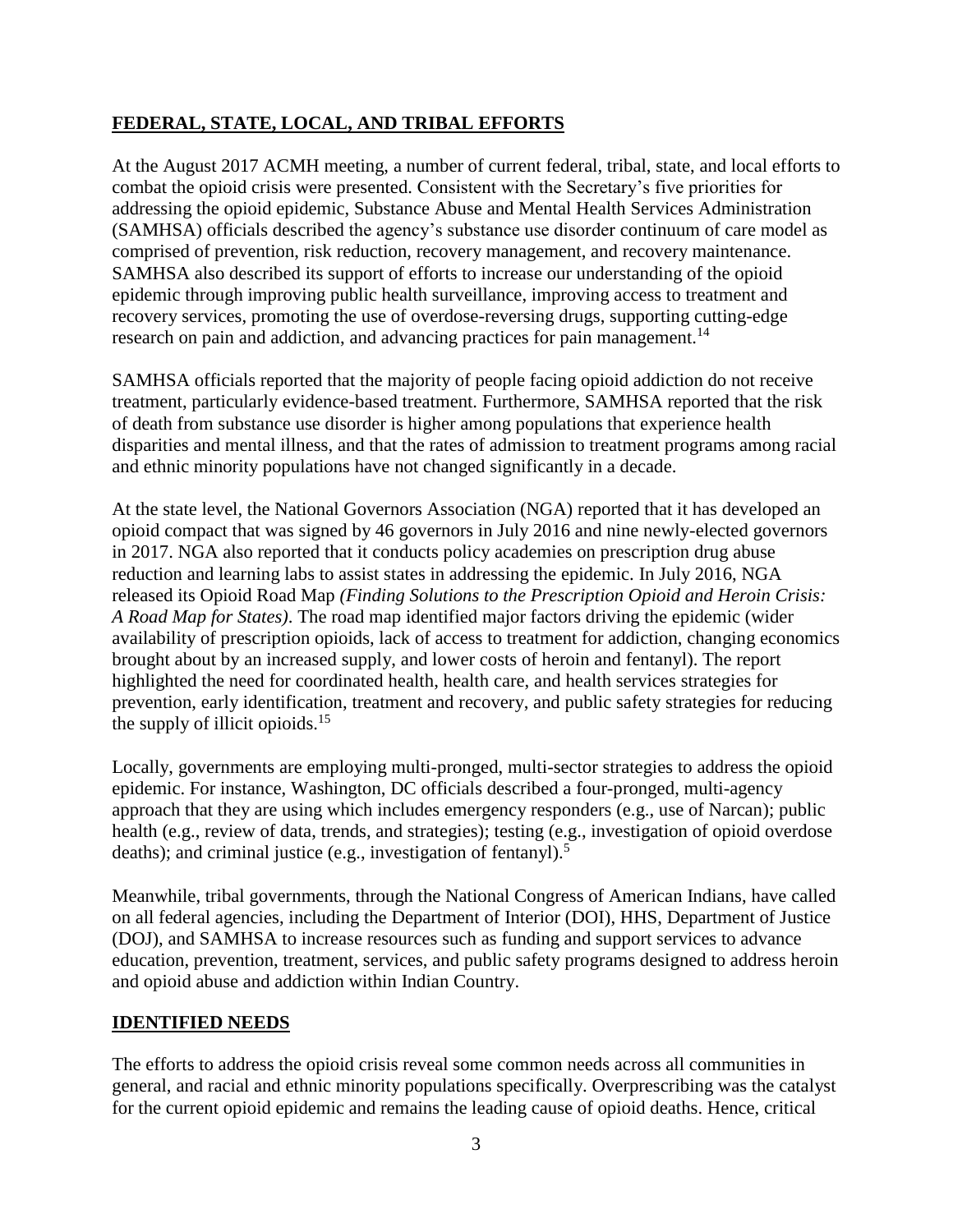strategies to prevent opioid addiction include more cautious prescribing and prescription drug monitoring systems. Prescription drug monitoring systems typically are administered by state health departments, which allow practitioners to view and track patients' prescription drug history and trends. Presenters also identified the following needs: more education (e.g., information on non-opioid therapies); greater patient-provider engagement; and closer collaborations among various sectors (e.g., public health and physicians).<sup>4</sup>

Strategies to combat the opioid epidemic for state and local governments will require communities to share data across levels of government and across sectors and agencies to identify both the unique needs of at-risk communities and the full scope of resources that are available locally.<sup>3</sup> Timely and accurate data collection is challenging, however, particularly when data systems are decentralized and not integrated. Furthermore, there is a need to evaluate the effectiveness of prevention and intervention efforts and the cultural appropriateness of messages targeting opioid use and addiction among racial, ethnic, and tribal communities, as well as build an evidence base of successful programs and interventions. 15,16

#### **RECOMMENDATIONS**

Rethinking and modifying data collection and sharing efforts at the federal, tribal, state, and local levels of government relative to the opioid crisis is critical for understanding populations at greatest risk for addiction and for creating an evidence base that can inform effective prevention, practice, and policy strategies. At the state level, for instance, NGA identified the need to use both public health and safety data for prevention and response (e.g., Rhode Island, Pennsylvania, New Jersey).<sup>15</sup> At the tribal level, efforts of the National Congress of American Indians recognized the need for increased collaboration with federal agencies as well as state and local governments.

The need to improve the quality and address the limitations of data associated with opioid use and addiction among special populations are priorities identified by the ACMH. Accordingly, the ACMH recommends the following data improvement measures to promote a better understanding of culturally appropriate practices, approaches, and policies to increase access to care and services:

- 1) **Improve existing data and data collection efforts related to opioid use and addiction by leveraging resources within OMH and other federal agencies and encouraging collaboration with tribal, state, and local governments to increase the quality and linkage of data to advance health equity.** Specific strategies to achieve this short-term goal include:
	- Build upon existing data collection efforts of other federal agencies, including the following U.S. Department of Health & Human Services agencies: Centers for Disease Control and Prevention (CDC) including the National Center for Health Statistics (NCHS); Centers for Medicare & Medicaid Services (CMS); Health Resources and Services Administration (HRSA) including the Office of Rural Health Policy (ORHP); Indian Health Service (IHS); National Institutes of Health (NIH); and the Substance Abuse and Mental Health Services Administration (SAMHSA); as well as the U.S. Department of the Interior (DOI) and the U.S.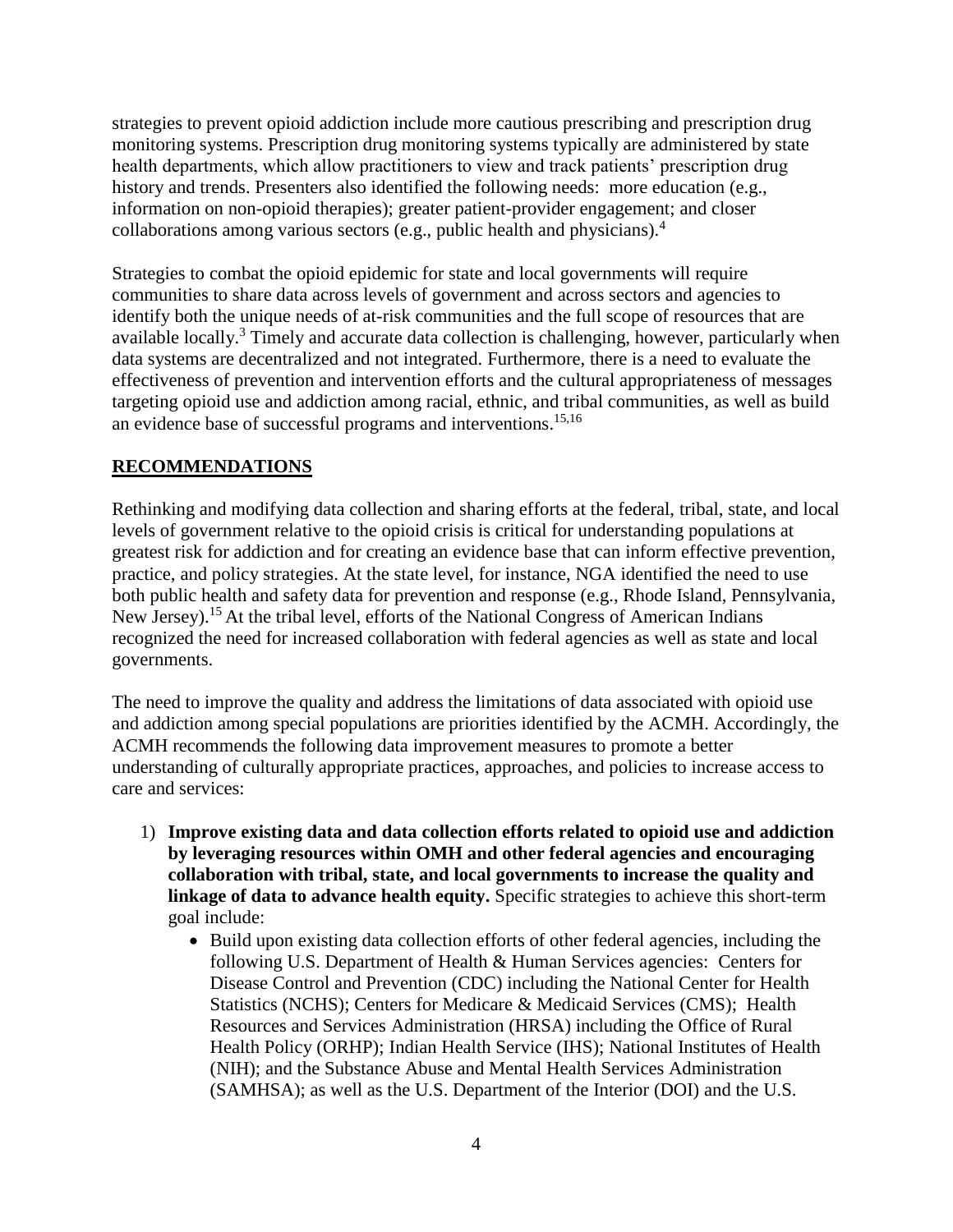Department of Justice (DOJ); to collect data that reflect the needs and characteristics of racial and ethnic minority populations at risk or affected by opioids.

- Increase access to restricted and special populations data, including administrative, surveillance, and treatment statistics to produce reports on special populations.
- Examine disparities in opioid prescription rates, access to medication-assisted and non-medication-based treatment programs, and arrest rates.
- 2) **Improve methods for collecting data and projecting needs of opioid use and addiction among special or rare (numerically small) populations for underrepresented populations.** Specific strategies to achieve this short-term goal include:
	- Enhance sampling methods, address small sample sizes, ensure representative samples, sampling frames, data, and tools, and develop methods for projecting rates for hard-to-survey sub-populations.
	- Develop and pilot tools on opioid use and addiction that include culturally relevant questions, sensitivity and stigma.
	- Develop model data use policies and agreements (e.g., government, tribes) to ensure robust data collection and sharing across federal, tribal, state and local governments, sectors, and agencies. Consider tribal data sharing agreements [\(www.sph.umn.edu/resources\)](http://www.sph.umn.edu/resources).
	- Collect and analyze multi-level data including social (social determinants), behavioral (individual unit of analysis), and health services and treatment (provider unit of analysis).
	- Fund opportunities that support engagement of a broad cross-section of the community in data collection activities to ensure that strategies and methods are culturally relevant.

#### 3) **Fund new data collection efforts which focus on special or rare (numerically small) and hard-to-reach populations related to opioid use and addiction.** Specific strategies to achieve this long-term goal include:

- Focus on under-sampled, underserved, and underrepresented populations, particularly where little or no data exist.
- Collect new data (e.g., via new instruments) on social (social determinants), behavioral (individual unit of analysis), and health services and treatment (provider unit of analysis) as it relates to opioid use and addiction.
- Support demonstration projects that demonstrate culturally appropriate methodologies and tools to collect data on under-sampled, underserved, and underrepresented populations.
- Create supplements to existing national surveys to collect data on specific populations and geographic areas through oversampling and modeling.
- Develop collaborations across federal agencies including CDC, DOJ, HRSA, IHS, NCHS, National Institute on Drug Abuse (NIDA), National Institute on Minority Health and Health Disparities (NIMHD), Office of Behavioral and Social Sciences Research (OBSSR), ORHP, Patient-Centered Outcomes Research Institute (PCORI), SAMHSA, and in collaboration with state and local governmental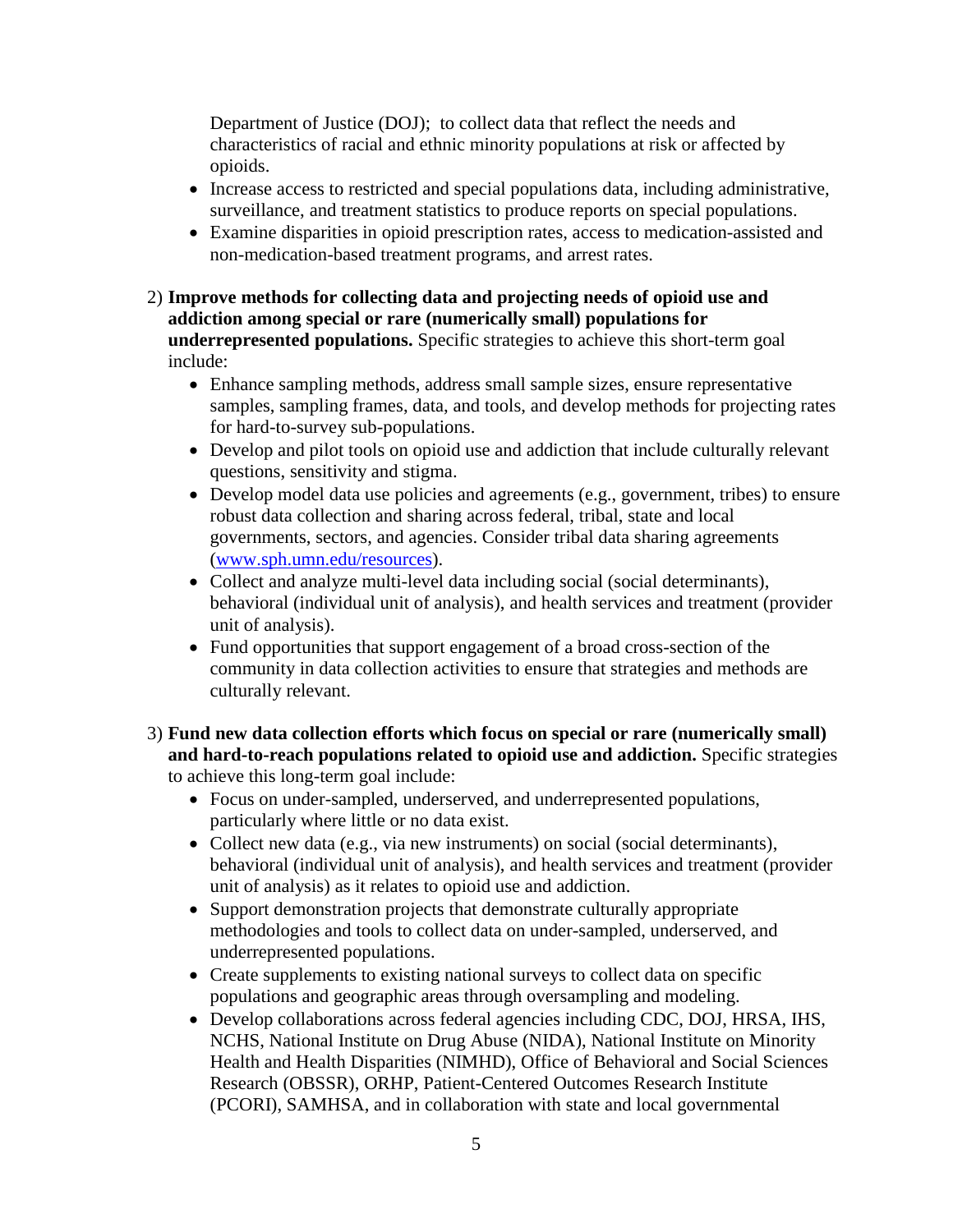agencies to increase the availability and use of data related to opioid use and addiction among racial, ethnic and tribal populations.

## **CONCLUSION**

A complex health issue like the opioid crisis requires multifaceted coordinated data collection and sharing strategies across federal, tribal, state, and local governments to prevent the tragic outcomes associated with opioid use addiction and support health equity across our nation's communities. This is the first in a series of ACMH memos with recommendations to address the opioid crisis. The current memo focuses on enhancing data collection, sharing, and dissemination efforts to support the development, implementation, and evaluation of efforts to better understand the impact of the opioid crisis on all communities and of effective strategies and interventions to end opioid misuse and addiction. Accurate, comprehensive, representative, and easily accessible data are critical to equip local, state, tribal, and federal stakeholders with the information and tools necessary to advance prevention, treatment, and policy to end the opioid crisis. Insufficient and inconsistent data collection activities relative to race and ethnicity, culture, and subcultures contribute to insufficient understanding of the root causes of addiction and its disproportionate adverse impact on racial, ethnic, and tribal populations, hindering efforts to achieve health equity for those populations.

To achieve health equity, practitioners, policymakers, and other stakeholders need to base decisions on valid data. The ACMH, therefore, recommends that OMH collaborate with federal, tribal, state, and local governments to collect, translate, and disseminate data on opioid use, addiction, and outcomes among special populations for which there are limited data and to fund data collection efforts which engage special populations. The ACMH thanks HHS and OMH in particular for continuing to work with our Committee to promote health equity. We welcome the opportunity to work with you on these and other critical issues that impact the health and health care of our nation's diverse communities.

<sup>1</sup> Lurie, J. (September 15, 2017). We're undercounting opioid overdoses by thousands. *Mother Jones.*  Retrieved fro[m http://www.motherjones.com/politics/2017/09/were-undercounting-opioid-overdoses-by](http://www.motherjones.com/politics/2017/09/were-undercounting-opioid-overdoses-by-thousands/)[thousands/.](http://www.motherjones.com/politics/2017/09/were-undercounting-opioid-overdoses-by-thousands/)  $\overline{a}$ 

<sup>&</sup>lt;sup>2</sup> Ruhm, C. J. (2017). Geographic variation in opioid and heroin involved drug poisoning mortality rates. *American journal of preventive medicine*. Retrieved from [http://www.ajpmonline.org/article/S0749-](http://www.ajpmonline.org/article/S0749-3797(17)30313-6/fulltext) [3797\(17\)30313-6/fulltext.](http://www.ajpmonline.org/article/S0749-3797(17)30313-6/fulltext)

<sup>&</sup>lt;sup>3</sup> Correa-de-Araujo, R. (2017). Improving access and utilization of data to support research and programs intended to eliminate disparities and promote health equity. *Journal of Health Disparities Research and Practice, 9,* 1-12.

<sup>4</sup> Centers for Disease Control and Prevention (October, 2017). *Opioid overdose.* Retrieved from [https://www.cdc.gov/drugoverdose/index.html.](https://www.cdc.gov/drugoverdose/index.html)

<sup>5</sup> Crane, E. H. (2015). *The CBHSQ Report: Emergency Department Visits Involving Narcotic Pain Relievers.* Rockville, MD: Substance Abuse and Mental Health Services Administration, Center for Behavioral Health Statistics and Quality.

<sup>6</sup> Substance Abuse and Mental Health Services Administration (2014). *National Survey on Drug Use and Health*.